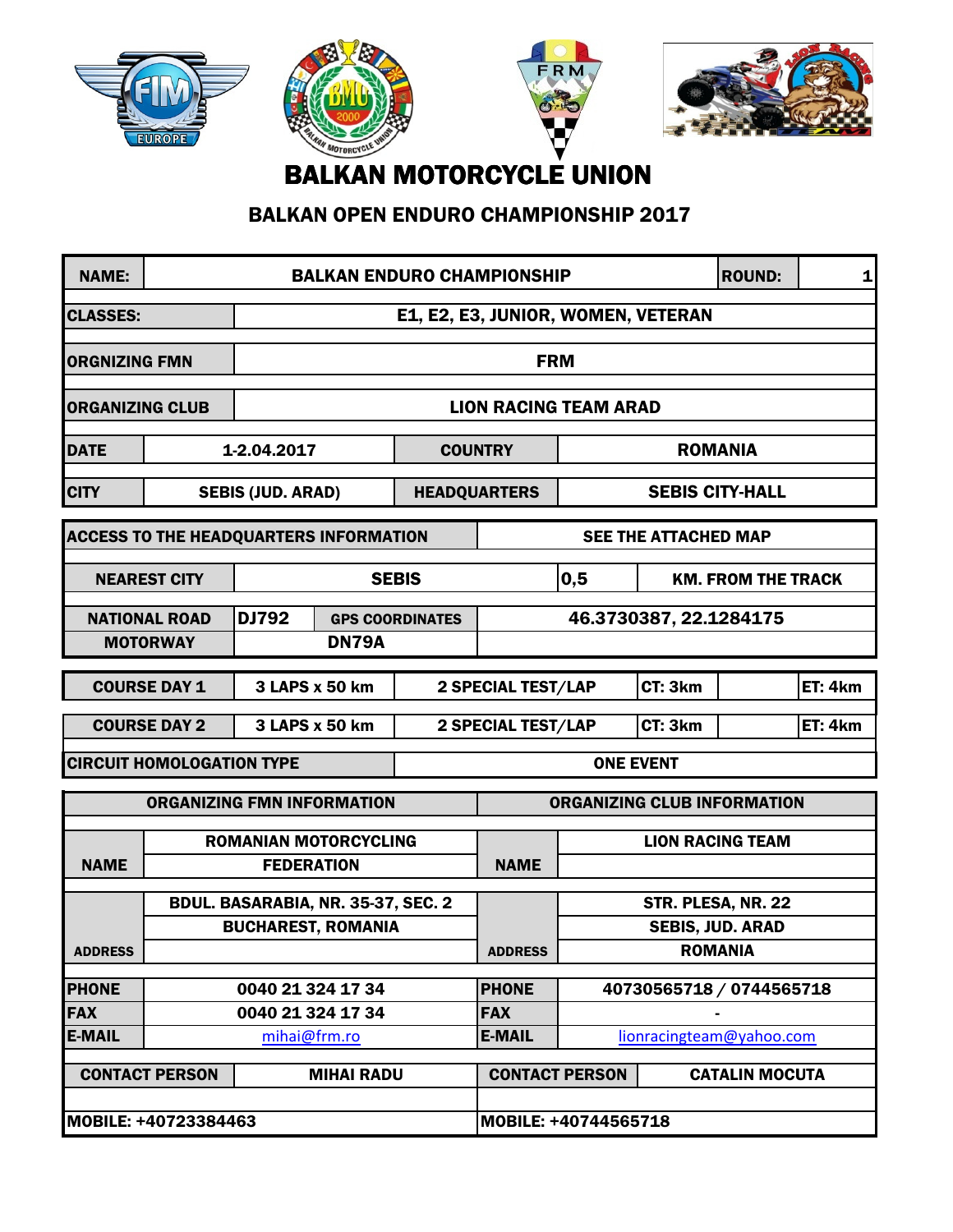| <b>OFFICIALS</b>               |                         |          |            |  |  |
|--------------------------------|-------------------------|----------|------------|--|--|
| <b>BMU STEWARD</b>             | <b>NICOLETA OLARIU</b>  | $LIC.$ # | <b>TBA</b> |  |  |
|                                |                         |          |            |  |  |
| <b>RACE DIRECTOR</b>           | ۰                       | $LIC.$ # | ۰          |  |  |
|                                |                         |          |            |  |  |
| <b>CLERK OF THE COURSE</b>     | <b>ANDRAS ELEK</b>      | $LIC.$ # | <b>TBA</b> |  |  |
|                                |                         |          |            |  |  |
| <b>CHIEF TECHNICAL STEWARD</b> | <b>ANDRAS ELEK</b>      | $LIC.$ # | <b>TBA</b> |  |  |
|                                |                         |          |            |  |  |
| <b>CHIEF TIMEKEEPER</b>        | <b>PETER MAJOSHAZI</b>  | $LIC.$ # | <b>TBA</b> |  |  |
|                                |                         |          |            |  |  |
| <b>FMNR STEWARD</b>            | <b>MIHAI RADU</b>       | $LIC.$ # | <b>TBA</b> |  |  |
|                                |                         |          |            |  |  |
| <b>CHIEF MEDICAL OFFICER</b>   | <b>MARIAN GHEORGHE</b>  | $LIC.$ # | <b>TBA</b> |  |  |
|                                |                         |          |            |  |  |
| <b>ENVIRONMENTAL STEWARD</b>   | <b>NICOLAE NECHIFOR</b> | $LIC.$ # | <b>TBA</b> |  |  |
|                                |                         |          |            |  |  |
| <b>PADDOCK RESPONSIBLE</b>     | <b>OVIDIU DASCAU</b>    | $LIC.$ # | <b>TBA</b> |  |  |
|                                |                         |          |            |  |  |
|                                |                         |          |            |  |  |
|                                |                         |          |            |  |  |

| <b>ENTRIES MUST BE SENT TO THE ORGANIZING FMN TO LATER THAN 10 DAYS BEFORE THE EVENT</b> |                  |                                  |                |  |  |
|------------------------------------------------------------------------------------------|------------------|----------------------------------|----------------|--|--|
| AT E-MAIL:                                                                               | MIHAI@FRM.RO     | +40 21 3241734<br><b>IOR FAX</b> |                |  |  |
| AND TO BALKAN MOTORCYCLE UNION SECRETARIAT AT:                                           |                  |                                  |                |  |  |
| AT E-MAIL:                                                                               | IVOTSV@GMAIL.COM | <b>IOR FAX</b>                   | +359 2 9805934 |  |  |

CLASSES FOR THE EVENT ARE IN ACCORDANCE TO THE BMU ENDURO REGULATIONS FOR 2017

| <b>JURY MEETINGS</b>                                                                     | <b>ACCORDING TO THE TIME TABLE ATTACHED</b>                                 |  |  |  |  |  |
|------------------------------------------------------------------------------------------|-----------------------------------------------------------------------------|--|--|--|--|--|
|                                                                                          |                                                                             |  |  |  |  |  |
| <b>TECHNICAL CONTROL</b>                                                                 | <b>ACCORDING TO THE TIME TABLE ATTACHED</b>                                 |  |  |  |  |  |
|                                                                                          |                                                                             |  |  |  |  |  |
| <b>PRACTICES</b>                                                                         | <b>ACCORDING TO THE TIME TABLE ATTACHED</b>                                 |  |  |  |  |  |
|                                                                                          |                                                                             |  |  |  |  |  |
| <b>RACES</b>                                                                             | <b>ACCORDING TO THE TIME TABLE ATTACHED</b>                                 |  |  |  |  |  |
|                                                                                          |                                                                             |  |  |  |  |  |
| <b>ENTRY FEE</b>                                                                         | <b>55 EUR</b>                                                               |  |  |  |  |  |
|                                                                                          |                                                                             |  |  |  |  |  |
| <b>INSRUANCE:</b>                                                                        | BY SIGNING AND STAMPING OF THE ENTRY FORM, THE FMN OF                       |  |  |  |  |  |
| THE RIDER CERTIFIES THAT THE RIDER IN QUESTION IS INSURED ACCORDING TO THE FIM EUROPE OR |                                                                             |  |  |  |  |  |
| <b>REQUIREMENTS FOR 2017.</b>                                                            |                                                                             |  |  |  |  |  |
|                                                                                          |                                                                             |  |  |  |  |  |
|                                                                                          | THE ORGANIZER DISCLAIMS ALL RESPONSIBILITY FOR DAMAGES OF A MOTORCYCLE, ITS |  |  |  |  |  |
| ACCESSORIES AND COMPONENTS ARISING FROM AN ACCIDENT, FIRE OR OTHER CASES                 |                                                                             |  |  |  |  |  |
|                                                                                          |                                                                             |  |  |  |  |  |
| THE ORGANIZER HAS CONTRACTED A THIRD PARTY INSURANCE IN ACORDANCE TO THE                 |                                                                             |  |  |  |  |  |
| <b>REGULATIONS FOR 2017. THE INSURANCE HAS A GURANTEE OF 180 000 EURO</b>                |                                                                             |  |  |  |  |  |
| <b>VALID FOR THE DAYS OF THE EVENT - FRIDAY-SATURDAY-SUNDAY</b>                          |                                                                             |  |  |  |  |  |